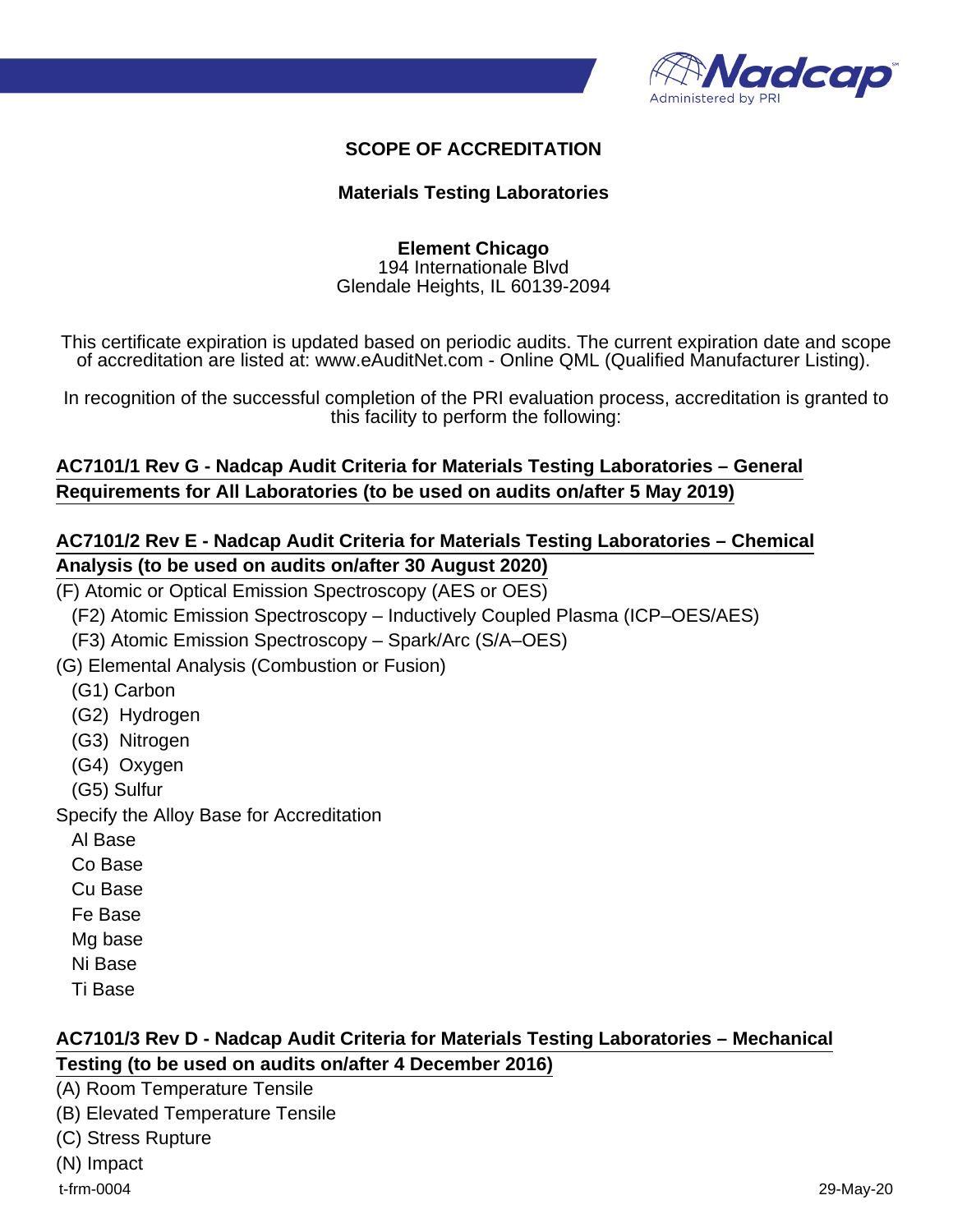(XN) Bend Testing

# **AC7101/4 Rev F - Nadcap Audit Criteria for Materials Testing Laboratories – Metallography and Microindentation Hardness (to be used on/after 14 August, 2016)**

(L0) Metallographic Evaluation

(L1) Microindentation (Interior)

(L10) Near Surface Examinations – Carburization / Decarburization

(L11) Grain Size

(L12) Inclusion Rating

(L2) Near Surface Examinations – Alloy Depletion

(L3) Near Surface Examinations – Oxidation/Corrosion

(L4) Near Surface Examinations – Casting (Mold) Reactions Layers

- (L5) Near Surface Examinations Microindentation (Surface–Case Depth)
- (L6) Near Surface Examinations Nitriding

(L7) Near Surface Examinations – IGA, IGO

(L8) Near Surface Examinations – Alpha Case: Wrought Titanium

(XL) Macro Examination

## **AC7101/5 Rev D - Nadcap Audit Criteria for Materials Testing Laboratories – Hardness Testing (Macro) (to be used on audits on/after 22 March 2015)**

(M1) Brinell Hardness

(M2) Rockwell Hardness

(M3) Vickers Hardness

# **AC7101/6 Rev D - Nadcap Audit Criteria for Materials Testing Laboratories – Corrosion (to be used on/after 1 July 2018)**

(Q) Salt Spray

(Q1) Detecting susceptibility to intergranular attack in austenitic stainless steel

(Q1–1) Oxalic Acid Etch Test

(Q1–2) Ferric Sulfate–Sulfuric Acid Test "Streicher test" (mass loss)

(Q1–3) Nitric Acid Test "Huey test" (mass loss)

(Q1–4A) Copper–Copper Sulfate– 16% Sulfuric Acid Test "Strauss test" (bend test)

# **AC7101/7 Rev D - Nadcap Audit Criteria for Materials Testing Laboratories – Mechanical Testing Specimen Preparation (to be used on audits on/after 15 May 2016)**

(Z) Standard Specimen Machining

(Z3) Cast Specimens

(Z4) Special Preparation

## **AC7101/9 Rev C - Nadcap Audit Criteria for Materials Testing Laboratories – Specimen Heat Treating (to be used on/after15 January 2017)**